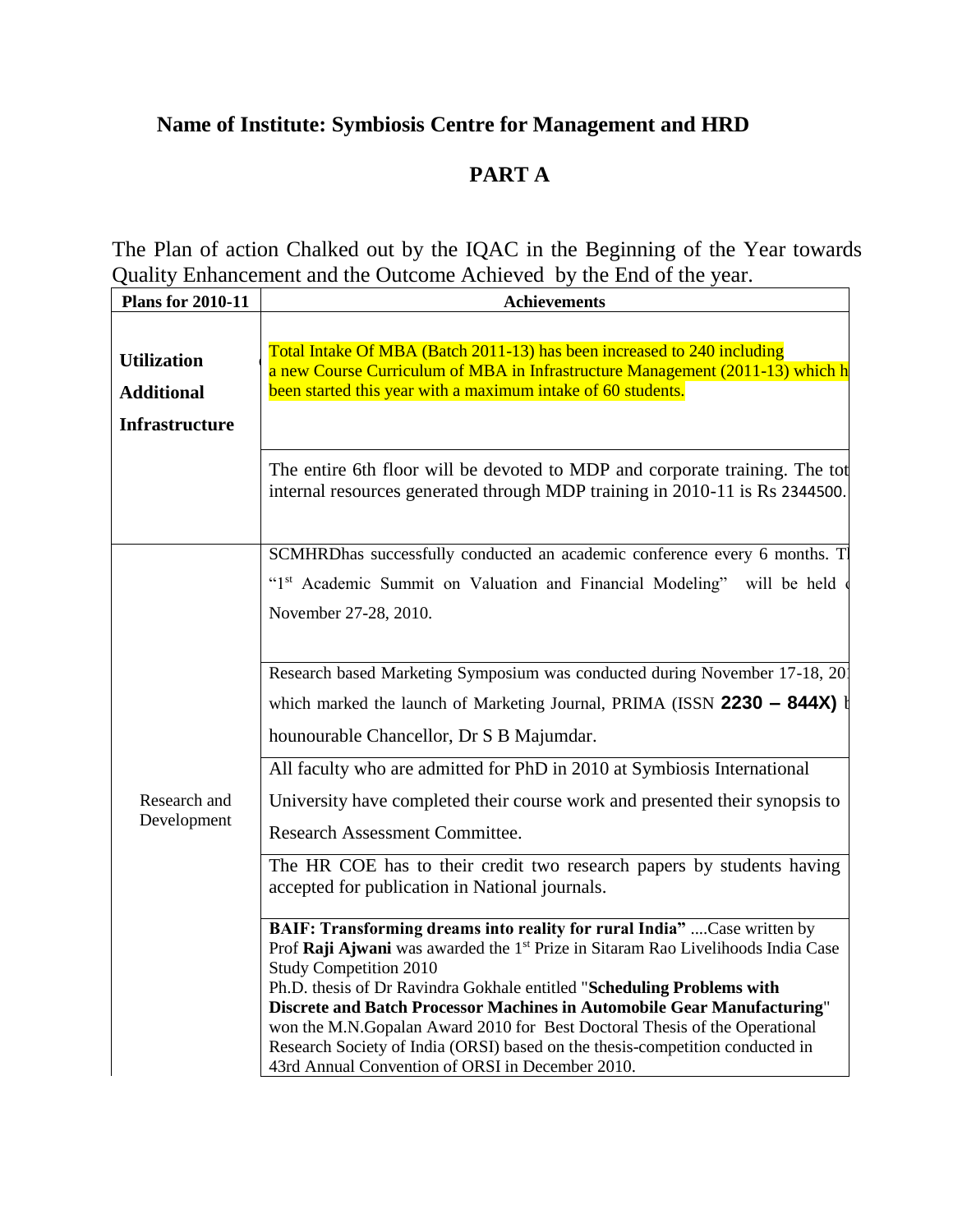| <b>RFID</b><br>implementation in<br>Library | Our Internal Expert, Mr Vasant Joshi suggested that it is not economically viable<br>implement RFID right now. |
|---------------------------------------------|----------------------------------------------------------------------------------------------------------------|
|---------------------------------------------|----------------------------------------------------------------------------------------------------------------|

# **PART B**

# **1. Activities Relating to goals and objectives of the institute**

| <b>Goals and Objective Activities</b>                                      |                                                                                                                                                                                                                                                                                                                                                                                                                                                   |
|----------------------------------------------------------------------------|---------------------------------------------------------------------------------------------------------------------------------------------------------------------------------------------------------------------------------------------------------------------------------------------------------------------------------------------------------------------------------------------------------------------------------------------------|
| <b>Quality Assurance</b><br>and Improvisation                              | Faculty and staff of Institute cooperated with the<br>"Quality Assurance and Knowledge Management" cell in compilation of<br>data as per UGC guidelines. It was decided random and surprise check on<br>the external and internal question papers set by the various faculty will be<br>made. If the question paper of any subject was not found up to expected<br>standard and quality, it was immediately communicated to the COE for<br>action |
| <b>Creation of</b><br><b>Global Leaders</b><br>and<br><b>Entrepreneurs</b> | SCMHRD students have won the Lock, Stock & Trade final contest<br>conducted by NEN & S.P.Jain. This contest was held nationwide.<br>The finals were held in Mumbai among six regional round finalists.<br>Our students also got a cash prize of Rs. 10,000/-.                                                                                                                                                                                     |
|                                                                            | Neha Chahar of MBA Batch 2009-11 was awarded the Cherie Brown<br>Foundation-NEN fellowship in the hands of Cherie Brown herself. Neha<br>heads the entrepreneurship cell at SCMHRD. This award is in recognition<br>of using entrepreneurship as a tool for solving problems and bringing<br>effective change in academic institute and the community.                                                                                            |
|                                                                            | Entrepreneurship Cell has initiated Consultancy service in August, 2010                                                                                                                                                                                                                                                                                                                                                                           |
|                                                                            | Preliminary round of Lock and Stock Event by NEN and S P Jain Institute<br>of Management was held on 16 <sup>th</sup> January, 2011.                                                                                                                                                                                                                                                                                                              |
|                                                                            | AIM business Plan was held successfully in august 2010.                                                                                                                                                                                                                                                                                                                                                                                           |
|                                                                            | An E-learning Course in Innovation has been started as part of E-learning<br>based Foundation Course curriculum.                                                                                                                                                                                                                                                                                                                                  |
|                                                                            | The 2011 India Loreal "Brand storm" contest won by SCMHRD students                                                                                                                                                                                                                                                                                                                                                                                |
| of Course Curriculum                                                       | <b>Continue improvisation</b> MBA two year program for Infrastructure Development has been initiate<br>Faculty have been recruited for the same purpose                                                                                                                                                                                                                                                                                           |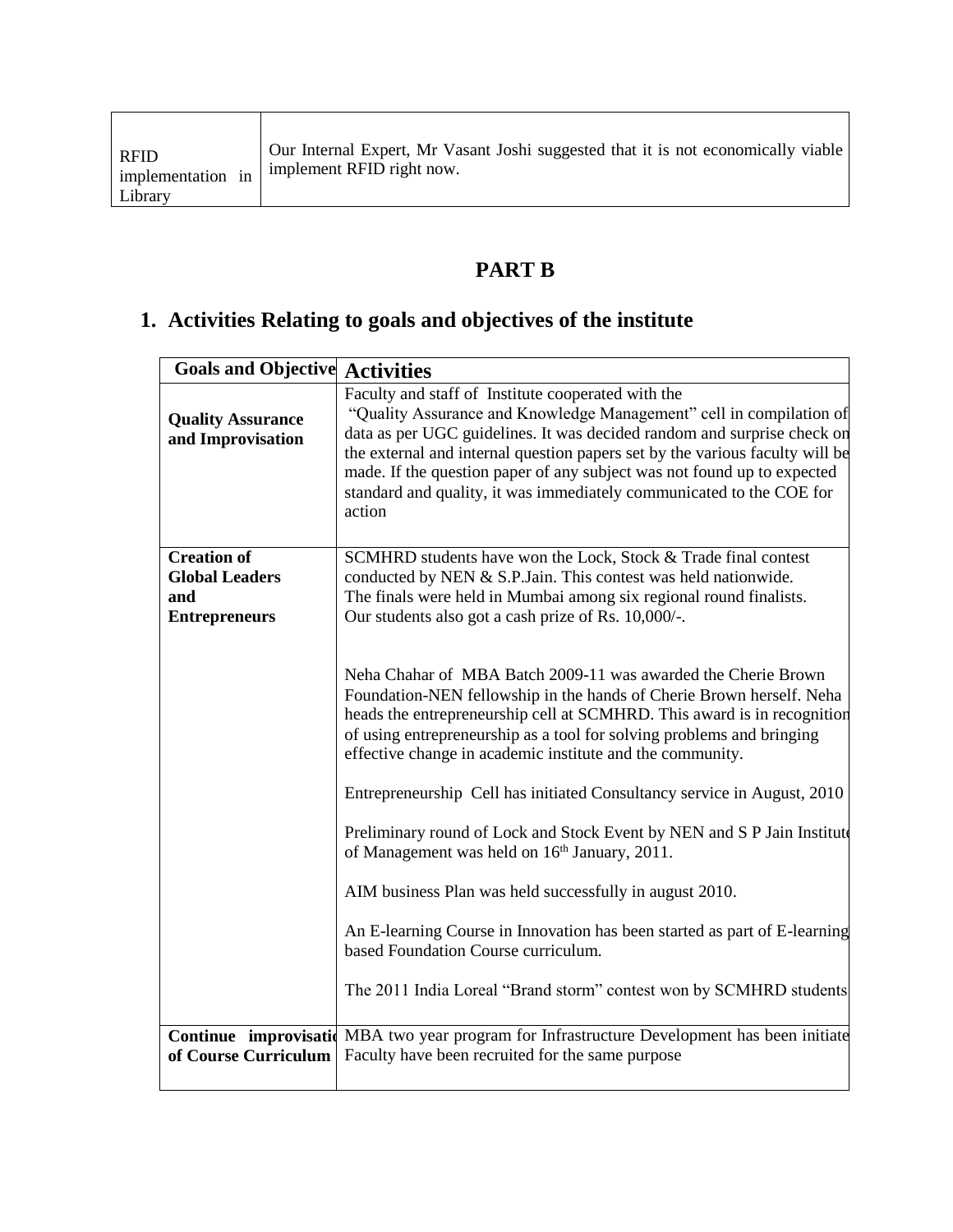# **2. New Academic Programmes Initiated/ Proposed**

MBA in Infrastructure Management **(2010-2012)**

# **3. Innovations in Curriculum design and transaction**

- In-depth guidance to students on career paths ranging from Career assessment tests to interpretation of the results and development of individual career plans are being done.
- Learning is achieved through a of blend of case analysis from Harvard, IIMs, elearning modules, industrial research, collaborative learning in groups, presentation etc.
- As part of the Foundation Course Module, Batch 2010-12 MBA had to undgo a course in Innovation. Students were to undertake a project based on Primary and Secondary data

# **4. Interdisciplinary programmes started: None**

# **5. Examination Reforms Implemented:**

- Cap orientation was implemented as per SIU guidelines
- BOE suggestions were implemented.

# **6. Candidates NET/ SLET/ GATE etc. :**

Prof Sujata Verma Prof Sonali Bhattacharya Prof G. Prageetha Raju

| <b>Topic</b>                                                               | Date                  |
|----------------------------------------------------------------------------|-----------------------|
| Six-Sigma Excellence Awards '10                                            | 24-25 September, 2010 |
| <b>Marketing Symposium:</b><br><b>Experiential Marketing – 2010</b>        | 18-20 November, 2010  |
|                                                                            |                       |
| <b>First Academic Summit on</b><br><b>Valuation and Financial Modeling</b> | November 27-28, 2010  |

# **7. Number of Seminars and Workshops Conducted:**

# 8. **Initiative Towards FDP Programme:**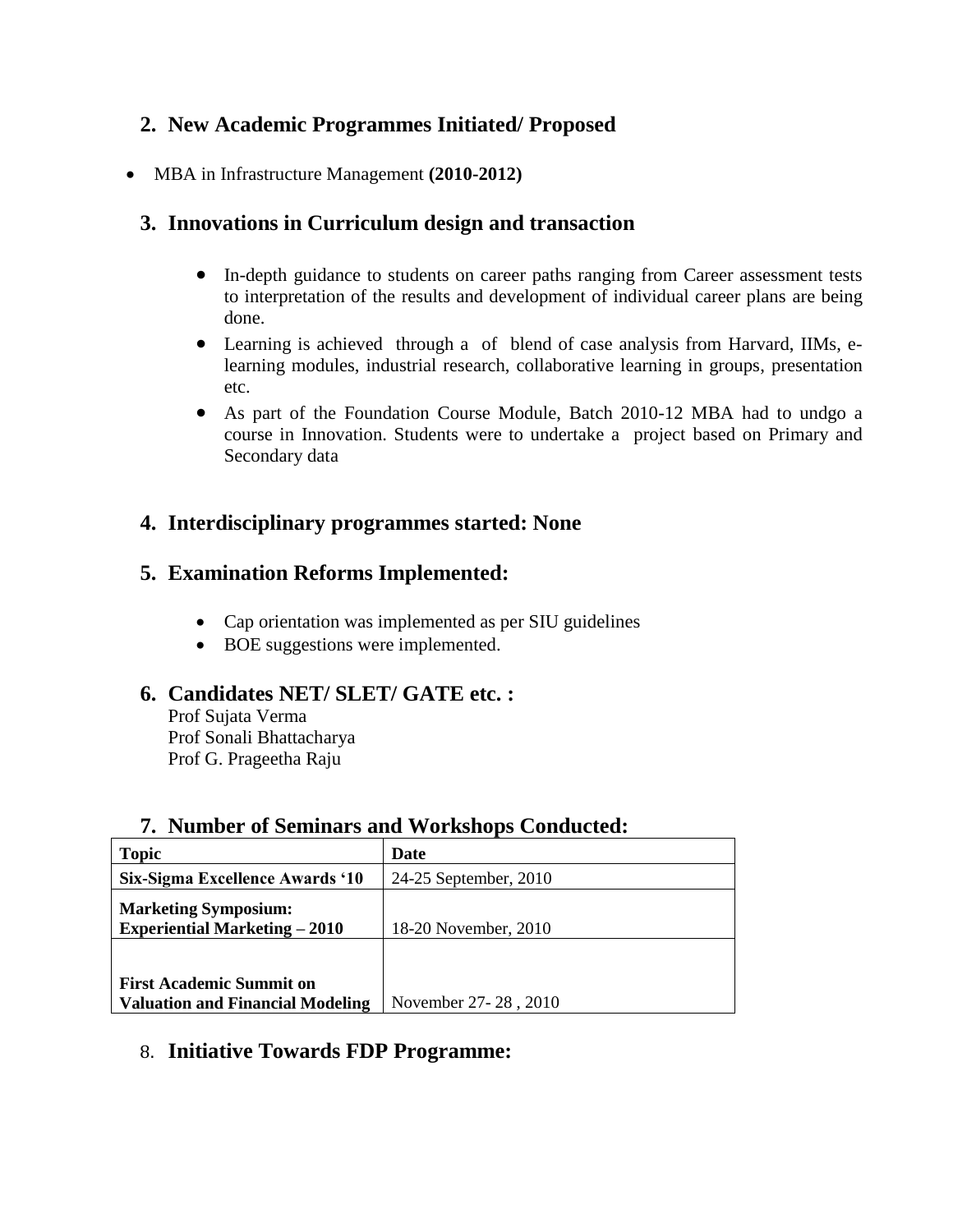Prof K S Subramanian, Prof Vinita Sinha and Prof Anita Gupta have participated in FDP titled " How to Do Academic Research and Publish in Academic Journals" from 7th to 9th September, 2010 in Pune.

Dr. Neha Parashar has attended a workshop on "Financial Management and Accountability" as a resource person and presented a paper on ""Accountability and Regulatory Framework in Financial service sector with special reference to Mutual Fund Industry" in department of economics, Vikram University, Ujjain on 29<sup>th</sup> April, 2010.

Dr Neha Parashar as participated in the faculty development program in IIM Ahemdabad from June-October, 2010.

Prof Sujata Verma and Prof Sonali Bhattacharya participated in AIS Workshop(NBHM) Pune university, 1st-25th June, 2010

Prof Manish Sinha and Prof Dipali Krishnakumar attended Econometrics workshop at NISM Vashi from April 30th to May 10th, 2011

Prof Sujata Verma has attended Insurance Semenar in Pune on February, 2011

Prof Ravindra Gokhale attended FDP in Operations Management conducted by Indian Institute of Management, Bangalore during 22nd November 2010 to 26th November 2010.

Prof Sujata Verma has attended World Health Organisation Workshop at Anand Guarat in March 2011

# **9. Research Projects Implemented/ Completed**

#### **a. Research Papers by Faculties Abodh Kumar**

 Causality between Prices, Output and Money in India: An Empirical Investigation in the Frequency Domain to be published in EconModels.com

## **G. Prageetha Raju**

- Book review titled, "Jalebi Management" in South Asian Journal of Management (Accepted for publication)
- Published "Marketing Hollywood films (dubbed and original) in India: A case of planning and executing marketing strategy" in Indian Journal of Marketing (a Cabell's Journal), April – June, Vol. 41 (4) 2011.
- An Malmquist DEA approach on Intellectual Capital Efficiency Utilization of Selected Indian Firms" (co-authored) accepted for publication by Journal of Management and Change, Vol 15 No. 1 issue, 2011.
- Developing Generic Competency Profiles For Middle Level Managers Across Functional Areas– A Field Case Study In An Indian BPO (Accepted by Prabandhan Oct – Dec, 2011 issue) (a Cabell's Journal),
- A case study on the acquisition of UBS India Service Centre by Cognizant Issues and Concerns Accepted by Drishtikon, September 2011
- Published, "New wine in old bottle??" Human Capital, September issue, 2010.
- Published, "Employee Discipline A toss up!" Human Capital, May, 201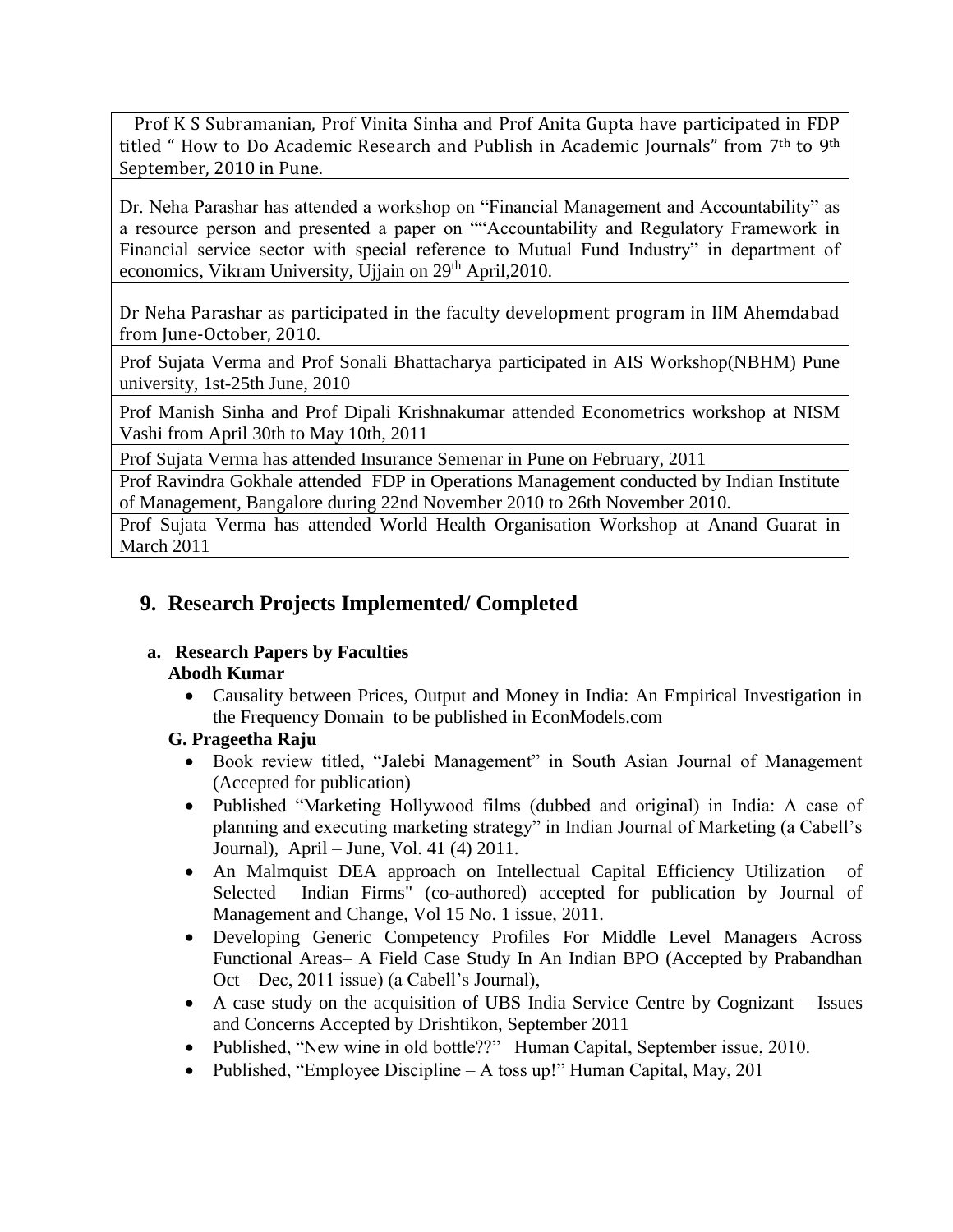• Published an article titled, "Preparing a Lecture – A Perspective" in Education in India, Vol. VI, Edited by Shubha Tiwari, Atlantic, 2010, xvi, 384 p,

## **Raji Ajwani**

"Licsense in Banks" …a case study Published in Drishtikon, 2(1), 2010.

## **Vinita Sinha**

- Book titled "Implications of Hardiness and Social Support: Psychological Well-being-A Recent Perspective" , Lambert Academic Publishing, Germany.
- Book titled "The Burnout Process" , Lambert Academic Publishing, Germany.
- "A Study on Return on investment of Training Program in a Government Enterprise in India-An Exclusive Study in IOC" to be published in IIM-A Journal Vikalpa.
- "Effects of Age on Prevalence of Stress" published in ANVESHA, Vol.2 No.2.
- Book Review of "Building Workplace Equality: Ethics, diversity and inclusion" to be published in IIM-L Journal Metamorphosis Vol.10 No.1.
- Book Review of "Psychology Applied to Work" to be published in Drishtikon. Vol.1 No.2.
- Book Review of "Changing Scenario in Management" published in Business Perspectives Volume 11, Number 1.
- Book Review of "Making Innovation Work: How to manage it" published in Volume ,1 Issue 3 of MITSOM-PGRC, Pune.

## **Sonali Bhattacharya**

- "Knowledge Economy in India: Challenges and Opportunities" published in Journal of Information and Knowledge Management, Vol 9, No 3, September 2010 .
- "A Review of Urn Model with Special Emphasis on Polya Eggenberger Model" published in IUP journal of Computational Mathematics, *Vol. III, No. 2, pp. 33-58, June 2010*
- "Relationship between Three Indices of Happiness: Material, Mental and Spiritual" published in JOURNAL OF HUMAN VALUES 16:1 (2010): 87–125
- "Joint distributions of circular runs of various lengths based on multicolour Polya-Urn Model" to be published in Studia Scientiarum Mathematicarum Hungarica.
- "Generalised Markov Polya Distribution of Order k" to be published in Journal Indian Statistical and Probability Society.
- "Knowledge Sharing in Merger and Acquisition: A Balance Scorecard Approach via DEA" published in Business Archives, 2010.
- "Innovation in India: A Path to Knowledge Economy" to be published in Journal of Knowledge Economy.

## **Ravi Kulkarni**

- Hyorim An, Ravi Kulkarni, R Nagarathna, HR Nagendra. *Measures of heart rate variability in women following a meditation technique*. International Journal of Yoga, Year 2010, Volume 3, 6-9
- Taruna Mallick, Ravi Kulkarni. *The Effect of Trataka, a Yogic Visual Concentration Practice, on Critical Flicker Fusion*. The Journal of Alternative and Complementary Medicine. December 2010, 16(12): 1265-1267.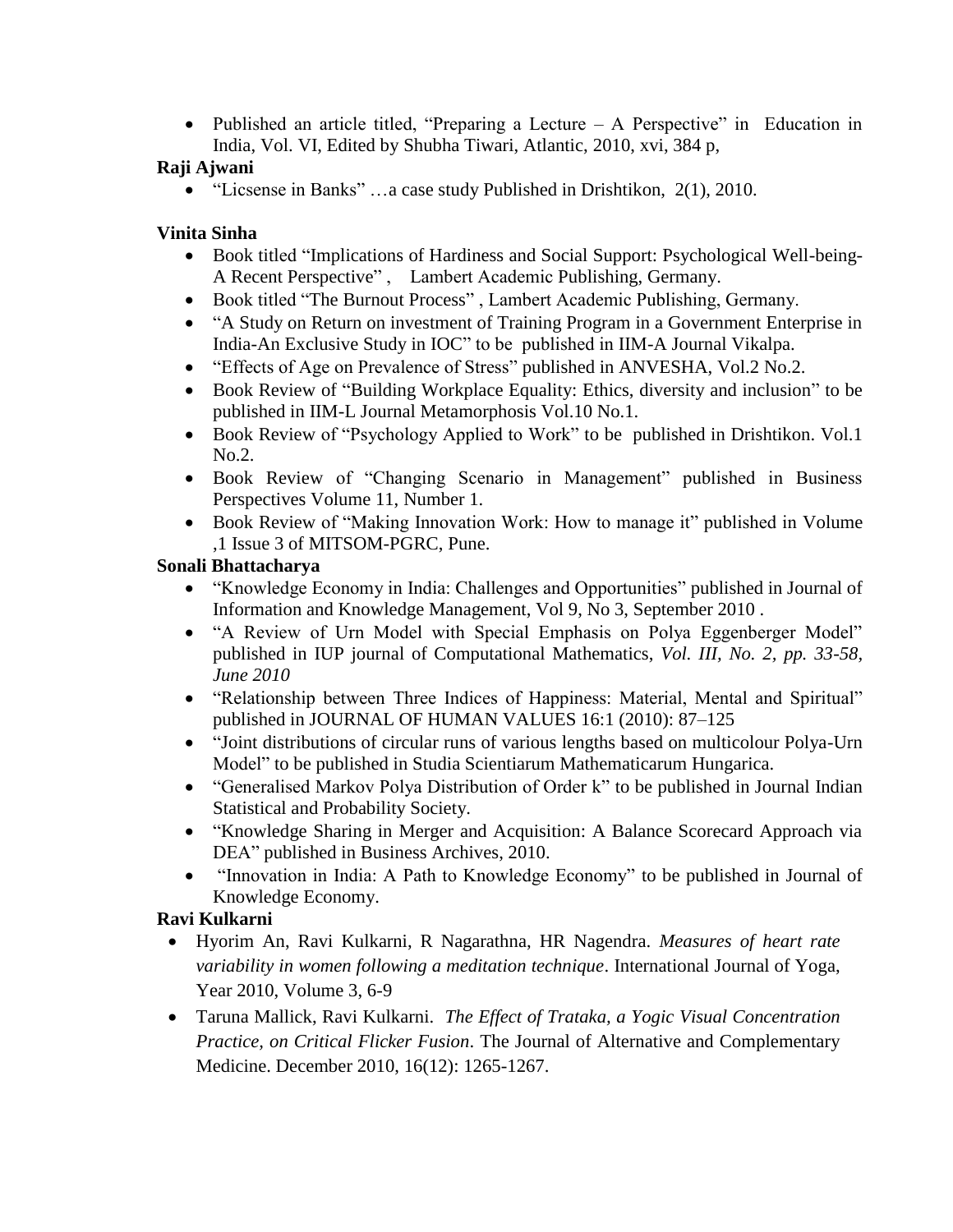Paolo Facchi, Ravi Kulkarni, V. I. Man'ko, Giuseppe Marmo, E. C. G. Sudarshan, Franco Ventriglia. *Classical and Quantum Fisher Information in the Geometrical Formulation of Quantum Mechanics*. Physics Letters A. 2010, Vol 375(1).

#### **Jyoti Joshi**

 Book Accepted for publication at LPA Germany: Rustic Female Characters in the Selected novels of Willa Cather, Ellen Glasgow, Elizabeth Madox Robert and Aldrich Bess Streeter.

#### **Prakash Waknis**

Case published in 'Human Capital' December, 2010.

#### **Dipali Krishnakumar**

Methodologies Used to Determine Mergers and Acquisitions' Performance is under review with "Journal name: Academy of Accounting and Financial Studies Journal (AAFSJ

|              | D. Tapels I resented in Conterences                                                   |
|--------------|---------------------------------------------------------------------------------------|
| <b>Name</b>  | Conference in which papers were Presented/to be Presented                             |
|              |                                                                                       |
|              |                                                                                       |
|              |                                                                                       |
| Ravindra     | Prof. M. N. Gopalan award for best Ph. D. thesis on O.R. at ORSI Conference held in   |
| Gokhale      | Madurai on 15-17th December                                                           |
| Ravindra     | Presented paper on 16th Annual International Conference SOM 2010 at NITIE,            |
| Gokhale      | Mumbai on 17-19th December 2010                                                       |
|              | Presented paper titled "Use of Queuing Models in Health Care Management in India" at  |
| Sujata Verma | ORSI Ahemdabad. December, 2010                                                        |
| Abodh        | Presented paper on 52nd Annual National Conference on Labour Economics at Dharwad     |
| Kumar        | on 17-19th December, 2010                                                             |
|              | Presented paper 47th Annual Conference of the Indian Econometric Society is           |
| Abodh        | scheduled to be held at Devi Ahalya University, Indore (MP) from 6th to 8th January,  |
| Kumar        | 2011                                                                                  |
|              | Presented paper entitled "Globalised Economy and Practice of ethics" National seminar |
|              | at Arya college, Ludhiana, September 10.                                              |
| Jyoti Joshi  |                                                                                       |

#### **b. Papers Presented in Conferences**

# **10. Patents Generated, if any : NA**

#### 11. **New Collaborative Research Programmes:**

12. **Research Programmes received from various agencies:** None

## **13. Details of Research Scholars**

- a. Prof Manoj Hudnurkar pursing PhD in Information Technology from SIU
- b. Prof Abodh Kumar submitted his PhD thesis in Economics to University of Mumbai.
- c. Prof Renu Misra is pursuing PhD in Human Resource Management from Indraprashtha University
- d. Prof Priya Gupta is pursuing PhD in Human Resource Management from TSS.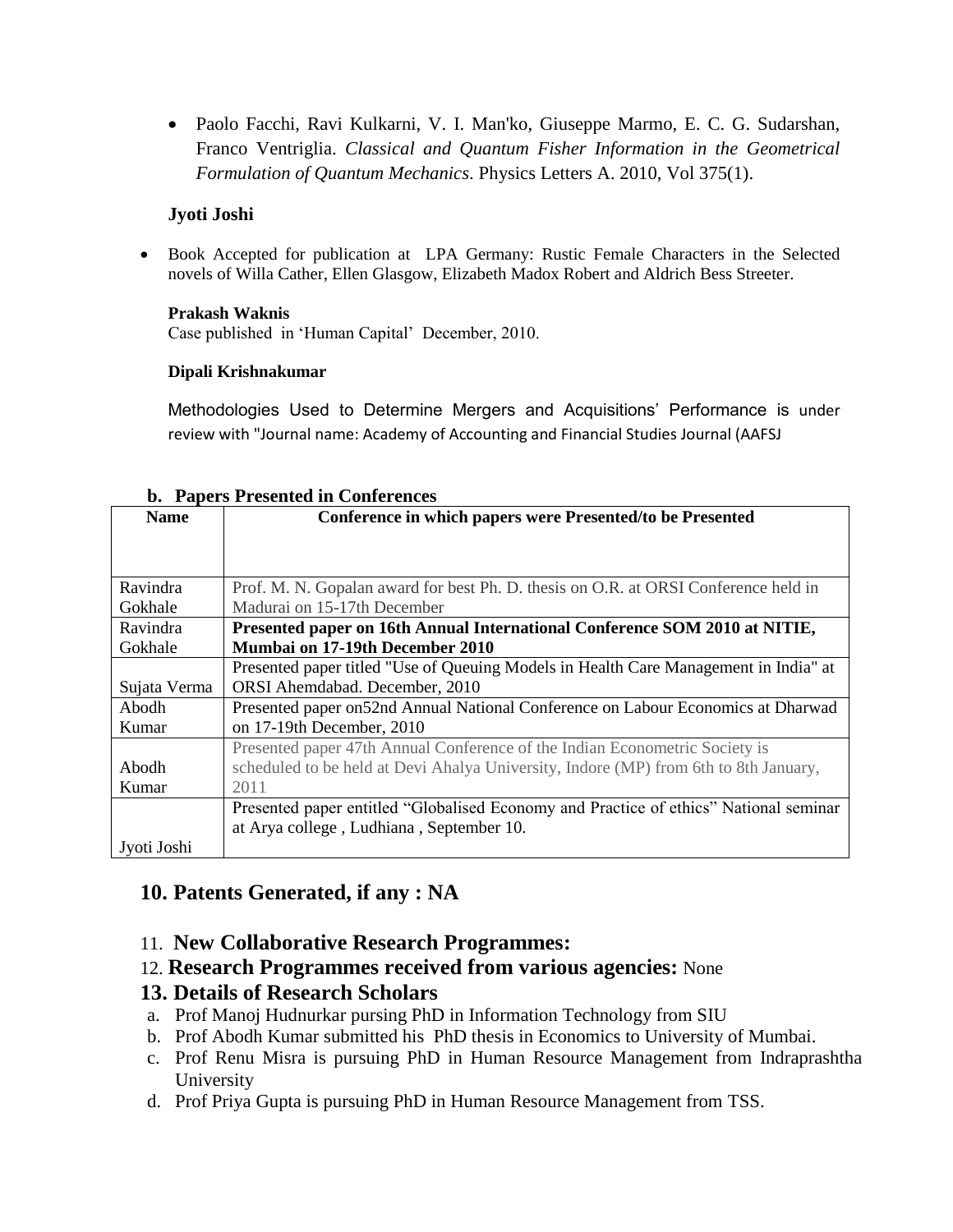- e. Prof Aradhana Gandhi pursing PhD in Operation Research from SIU.
- f. Prof Prof Deepak Roy pursing PhD in Law from SIU
- g. Prof Raji Ajwani pursing PhD in Finance from SIU
- h. Prof Pratima Sheorey pursing PhD in Marketing from SIU
- i. Prof Deepali Krishnakumar pursing PhD in Finance from SIU
- j. Prof Manish Sinha pursing PhD in Economicsfrom SIU

# **14. Citation Index of faculty**

| <b>Name of</b><br><b>Faculty</b> | <b>Article Title</b>                                                                                                    | <b>Name of Journal</b>                                                                                   | Print<br><b>ISSN</b> | <b>Subject</b>                                                     |
|----------------------------------|-------------------------------------------------------------------------------------------------------------------------|----------------------------------------------------------------------------------------------------------|----------------------|--------------------------------------------------------------------|
| O S Vaidya                       | Dependency and its<br>predictions for systems and<br>its components                                                     | International Journal of<br>Quality & Reliability<br>Management, Vol 20                                  | 0265671X             | <b>Business, Management</b><br>and Accounting                      |
| O S Vaidya                       | Analytic hierarchy process: European Journal of<br>An overview of applications Operational Research                     |                                                                                                          | 03772217             | <b>Decision Sciences</b>                                           |
| Ravindra<br>Gokhale              | Heuristic algorithms for<br>scheduling of a batch<br>processor in automobile<br>gear manufacturing                      | International Journal of<br><b>Production Research</b>                                                   |                      | 00207543 Decision Sciences                                         |
| Sonali                           | Generalized Polya-<br>Eggenberger Model of order 102, No.2, 467-476<br>Bhattacharya K via Lattice path Approach (2002). | Journal of statistical<br>planning and Inference,                                                        |                      | 03783758 Mathematics                                               |
| Sonali<br>Bhattacharya           | Polya-Eggenberger F S<br>Model of order k                                                                               | Stud. Sci. Math.<br>Hung. 43, No. 1, 1-<br>31 (2006).                                                    |                      | 00816906 Mathematics                                               |
| Sonali<br>Bhattacharya           | Lengths of runs and waiting<br>time distributions by using<br>P'olya-Eggenberger<br>sampling scheme.                    | Stud. Sci. Math. Hung. 39,<br>No.3-4, 309-332 (2002).                                                    |                      | 00816906 Mathematics                                               |
| Sonali                           | Joint Distributions of Circu<br>Runs of Various Lengths ba<br>Multi-Colour<br>Pólya-U<br><sub>on</sub><br>Model         |                                                                                                          |                      | 00816906 Mathematics                                               |
| Bhattacharya<br>Sonali           | Relationship between three<br>indices of happiness:<br>Bhattacharya Material, mental and                                | Stud. Sci. Math. Hung.<br><b>JOURNAL</b><br><b>HUM</b><br><b>OF</b><br>VALUES 16:1 (2010): {0971-<br>125 | 6858                 | <b>Social Sciences;</b><br>Psychology; Business,<br>Management and |

# *Faculty Cited in Scopus*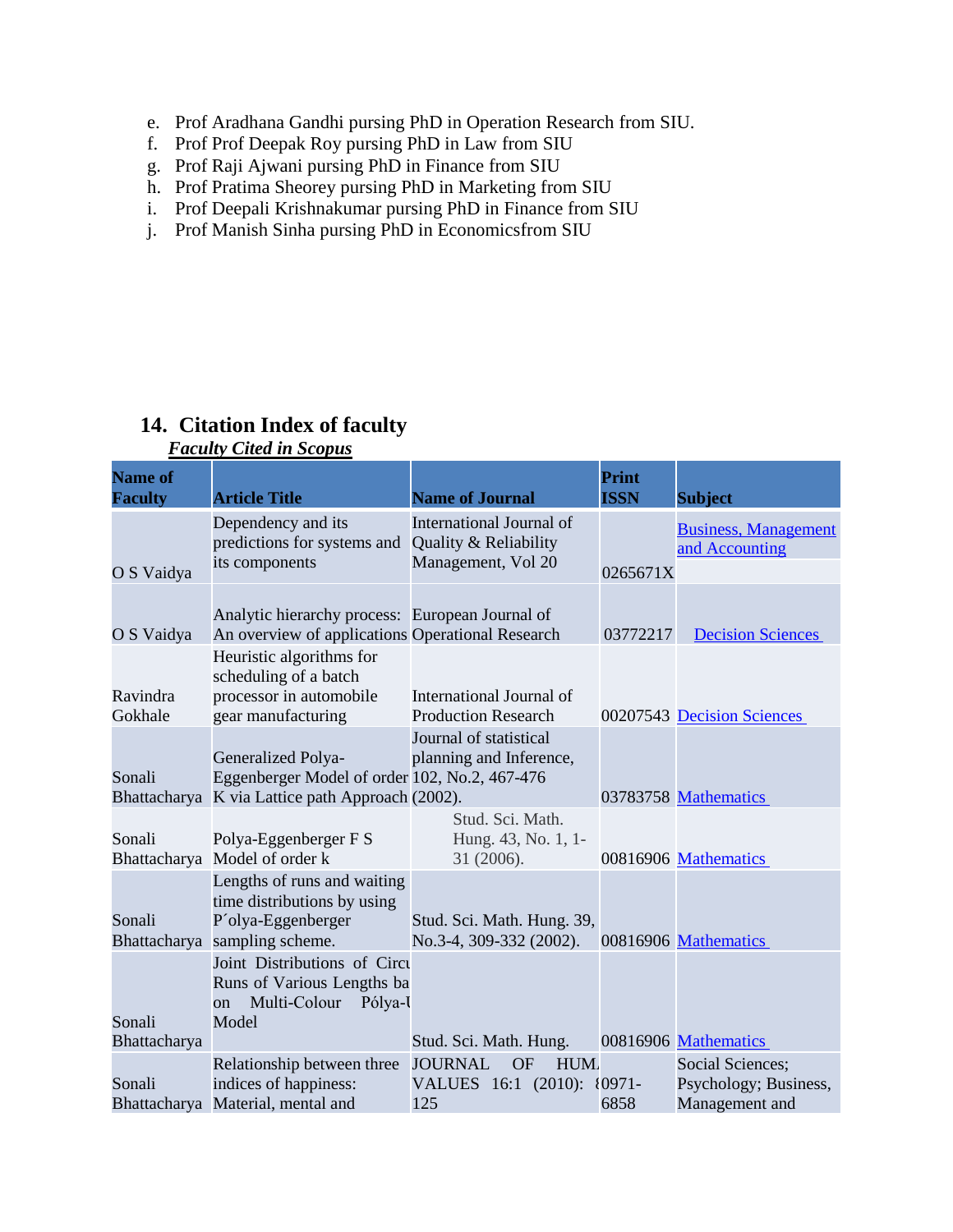|                      | spiritual                                                                                                           |                                                                                                 | Accounting;           |
|----------------------|---------------------------------------------------------------------------------------------------------------------|-------------------------------------------------------------------------------------------------|-----------------------|
| Ravi Kulkarni fusion | The effect of trataka, a<br>yogic visual concentration<br>practice, on critical flicker                             | The Journal of Alternat<br>Complement<br>and<br>Medicine. December 20<br>$16(12): 1265 - 1267.$ | Medicine              |
|                      | Classical and quantum<br>Fisher information in the<br>geometrical formulation of<br>Ravi Kulkarni quantum mechanics | Physics Letters A. 2010,<br>$375(1)$ .                                                          | Physics and Astronomy |
| Ravi Kulkarni study  | Measuring the tridosha<br>symptoms of unmāda<br>(Psychosis): A preliminary                                          | J Altern Complement M<br>2010 Apr; 16(4): 457-62.                                               | Medicine              |

## **15. Honors/Awards to Faculty**

- BAIF: Transforming dreams into reality for rural India" ....Case written by Prof Raji Ajwani was awarded the 1<sup>st</sup> Prize in Sitaram Rao Livelihoods India Case Study Competition 2010
- Ph.D. thesis of Dr Ravindra Gokhale entitled "Scheduling Problems with Discrete and Batch Processor Machines in Automobile Gear Manufacturing" won the M.N.Gopalan Award 2010 for Best Doctoral Thesis of the Operational Research Society of India (ORSI) based on the thesis-competition conducted in 43rd Annual Convention of ORSI in December 2010.
- Dr Neha Parashar has received a grant of Rs 50,000 from ICSSR for getting her PhD thesis published in form of a book.

## **16. Internal Resources Generated**

| <b>Client Name</b>                     | <b>Dates</b>   | <b>Revenue</b> |
|----------------------------------------|----------------|----------------|
| <b>Tata Management Training Centre</b> | July-Aug 2010  | 24500          |
|                                        | 19-22 July     |                |
| Thermax                                | 2010           | 215000         |
| Max New York Life (total 6 programs)   | Dec 2010       | 1080000        |
| Honeywell Automation                   | 23-27 Feb 2011 | 950000         |
|                                        | 7-8 March      |                |
| <b>Tata Chemicals</b>                  | 2011           | 75000          |
|                                        | Total          | 2344500        |

# **17. Details of departments getting SAP assurance/recognition: None**

## **18. Community Services:**

#### **a. Awareness Campaign :**

Our students went to all colleges across Pune (undergraduate and post-graduate colleges) to spread awareness on the issue of human trafficking and on the activities of SHAPATH. The program was launched this year on 24<sup>th</sup> November, 2010. Ms. Ruchira Gupta, Founder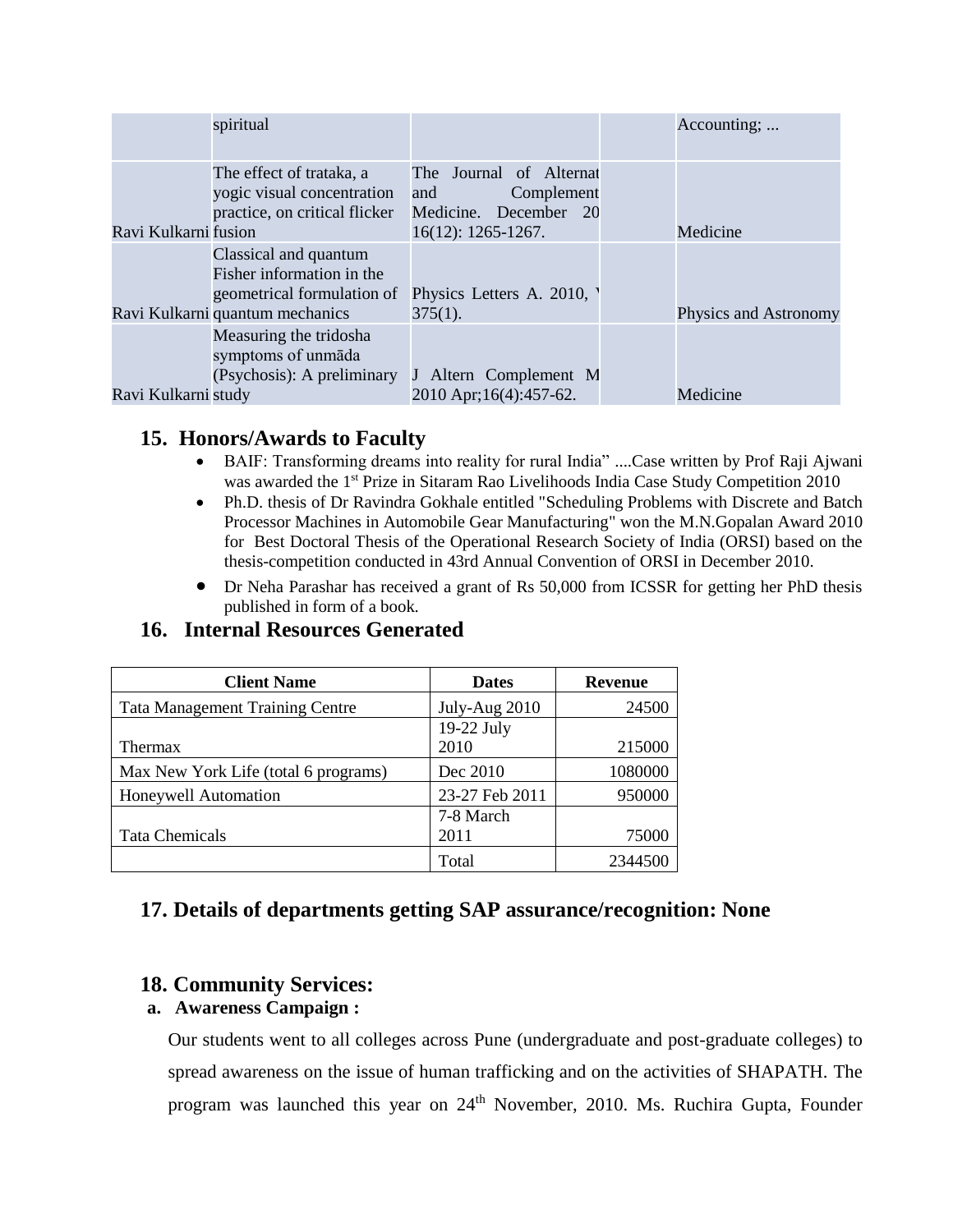Director of Apne Aap Women Collective, was the keynote speaker for the event. Apne Aap Women Worldwide is an NGO recognized by the UN, fighting to end sex trafficking globally. Students enacted a play based on real stories on human trafficking during the event.

#### **b. Street Play Competition :**

A street play competition was conducted for colleges across the city in the month of January. To sensitize the students on the issue of human trafficking and to motivate them to participate in the competition, our students went to these colleges to perform a street play.

## **c. Launch of SHAPATH Bands:**

Wrist bands with SHAPATH embossed on them was launched. These bands were sold in the city.

#### **d. Rehabilitation:**

Besides spreading awareness, students also worked for the rehabilitation of the victims of human trafficking. They tied up with a Rehabilitation center in Mundwa where the women who are rescued from the brothels are brought by the police. Funds were directed for providing vocational training and counseling to the rescued women.

- 1) BLOG: shapathatscmhrd.blogspot.com
- 2) FaceBook: shapath.web@gmail.com

# 19. **Teachers and Officers Newly Recruited:**

- Prof G. Prageetha Raju as Associate Professor, HR
- Prof Jyoti Joshi, Assistant Professor, Business Communication
- Prof Ravi Kulkarni as Professor, Quantitative Techniques
- **20. Teaching and Non-Teaching Staff Ratio: 29: 36**

# **21. Improvements in Library Services:**

## **22. New books/journals subscribed and their value: 1543 new books**

|          | Annual      |                             |
|----------|-------------|-----------------------------|
| DataBase | Subscriptio |                             |
| Details  | n Charge    | <b>Last date of Payment</b> |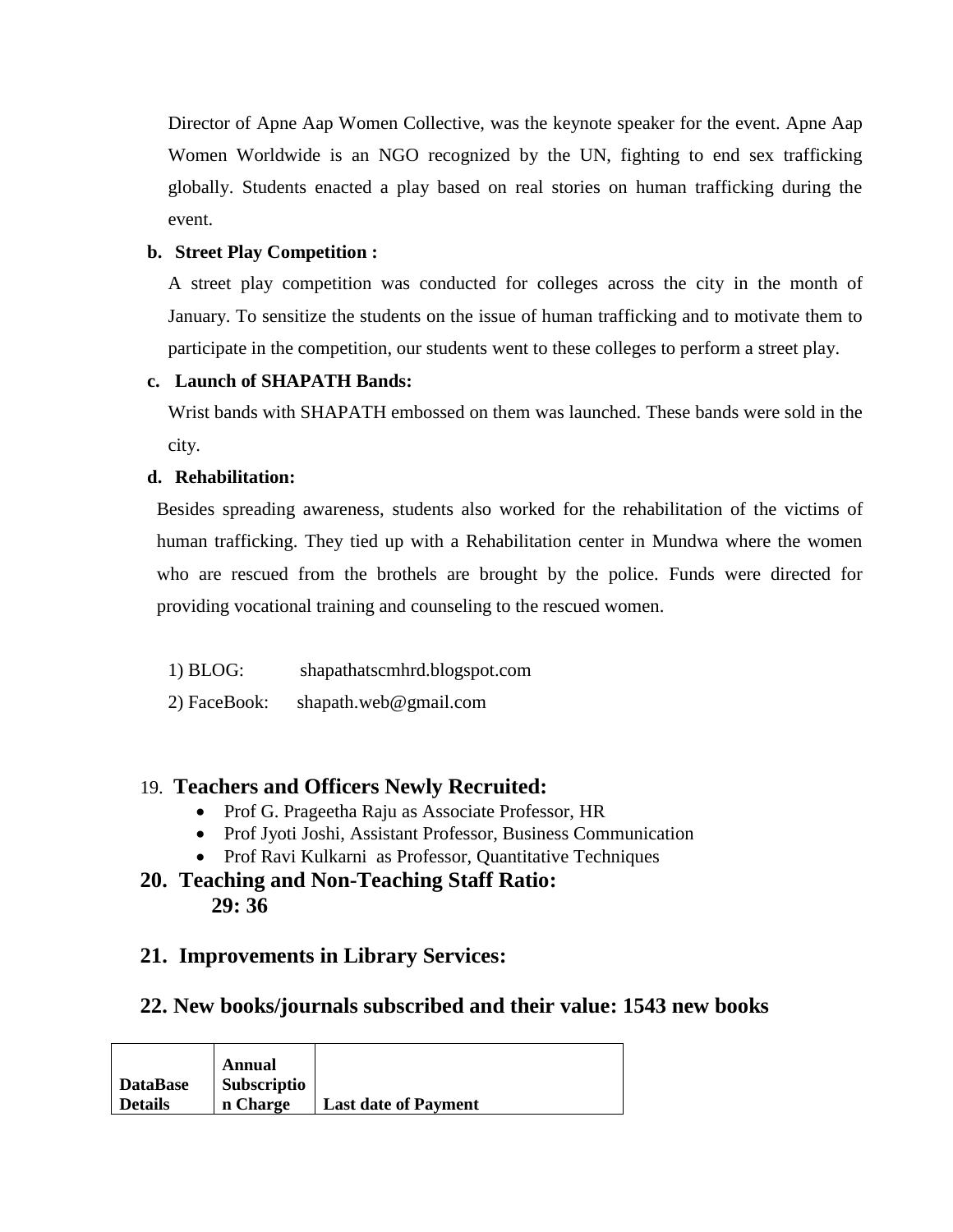|           | (in Rs)    |                      |
|-----------|------------|----------------------|
|           |            |                      |
|           |            |                      |
|           |            |                      |
| Emerald   | 453,849.00 | 21st September, 2010 |
| Ebsco     | 284,706.00 | 27th October, 2010   |
| Datanet   |            |                      |
| India Pvt |            |                      |
| Ltd       | 38,219.00  | 4th May, 2010        |
| CMIE      | 368,840.00 | May, 2010            |

45 magazines, 12 national journals and 3 international journals. Total Budget = Rs 103.17crores

# **23.Courses in which student assessment of teachers is introduced and action taken on feedback**

a. All courses of the  $2<sup>nd</sup>$  Semester of Batch 2010-12 was carried out in the  $6<sup>th</sup>$  Week (December) of the start of the Semester.

# **24.Unit cost of Education:**

Tentative Unit cost of education for the F.Y.2010-11 Including salary component  $= 3,33,399/$ -Excluding salary component  $= 2,82,584/$ -

# **25.Computerization of administration and process of admissions and examination results, issue of certificates**

- SCMHRD is techno-oriented Institute, where in all major processes was IT enabled. The entire academics are managed through ACADCO , scheduling of classes through Lantive, processing of exam results: internal, external and backlogs are computerized. Students would be handed over completion of Course Certificates on 20th April, 2010.
- Intranet system facilitates faculty student interaction, sharing of information and students feedback for faculty.
- Admission process is a completely online process. Candidates can apply to the institute through the online application form. They can also purchase the prospectus of the institute through our online payment gateway. Also once applied, the institute keeps the candidate updated with the shortlist results and other updates through the website and our email gateway system. If the candidate is shortlisted for our group process, the candidate receives the information instantly on his mobile phone in the form of a short message. The candidate can then select desired date and slot for the group process online taking into account his work commitments and calls from other institutes. The group process too uses technology by facilitating entry of scores of candidates in an online integrated system which completely eliminated the need of data entry and speeds up the process. Online Examination System enables students to view their results online on the internet on the institute's website. Students login and can view all historic scores and various analysis of it. They can view their rank for a particular test, subject or even semester through the semester performance summary report, average scores, toppers list etc.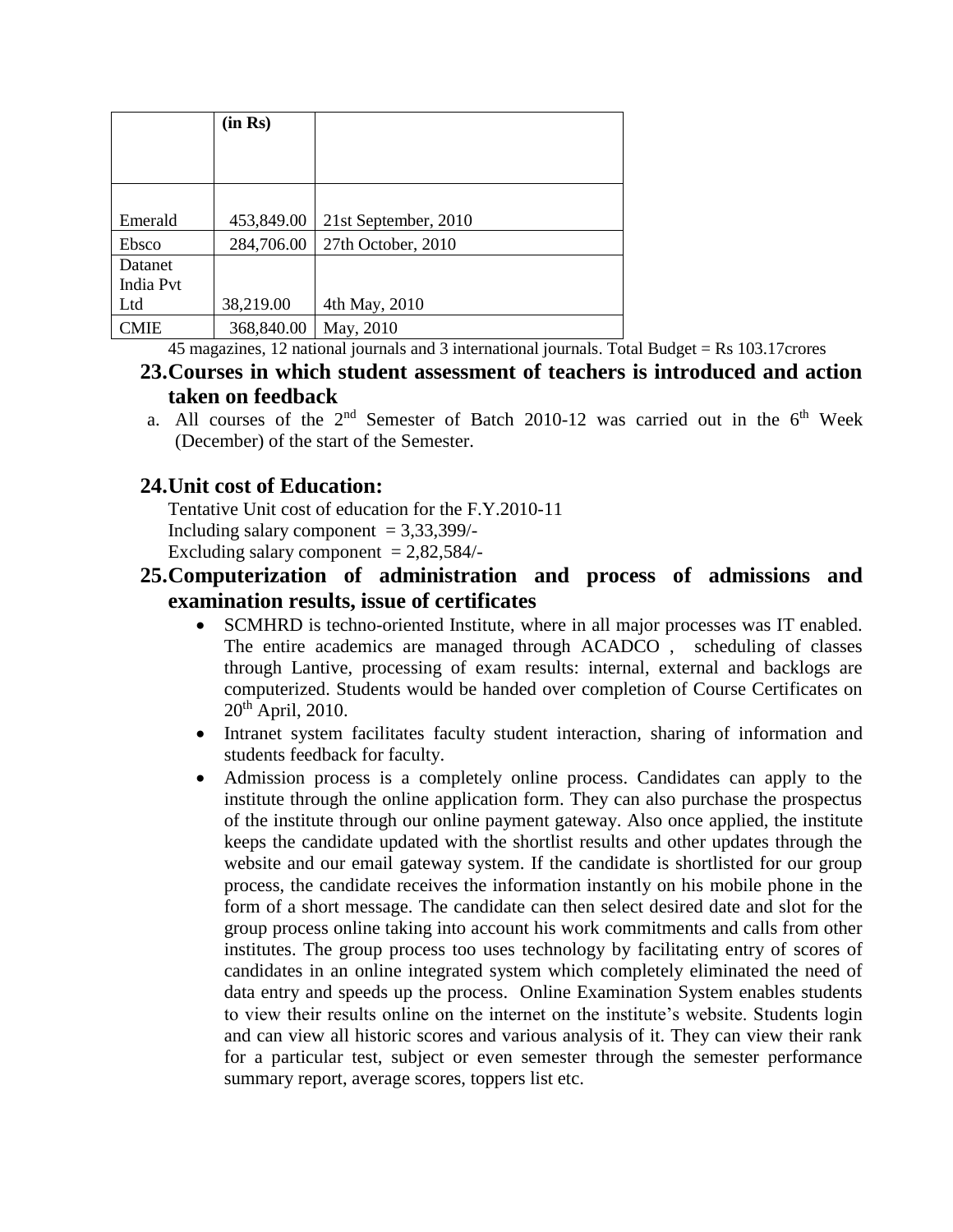• Information related to attendance now can be availed through internet instead of through intranet.

# **26.Increase in Infrastructural facility:**

| <b>Infrastructure Upgradation in 2009</b>               |  |  |  |
|---------------------------------------------------------|--|--|--|
| Additional two floors have been acquired with following |  |  |  |
| facilities                                              |  |  |  |
| Class rooms $(11)$                                      |  |  |  |
| Discussion Room (1)                                     |  |  |  |
| Computer lab $(1)$                                      |  |  |  |
| Wi-Fi Lab $(1)$<br>$\bullet$                            |  |  |  |
| Amphi theatre (1)                                       |  |  |  |
| Students Activity Centre (1)                            |  |  |  |
| MDP Centre $(1)$                                        |  |  |  |
| Yoga Hall (1)                                           |  |  |  |
| All the above mentioned rooms have LCD, PC, Mic,        |  |  |  |
| Amplifier, Speakers, Chairs, Benches, White boards,     |  |  |  |
| Screen, with suitable illumination                      |  |  |  |

# **27.Technology Upgradation**:

| <b>Name of the Product</b> | <b>Quantity</b>    | <b>Purchase Date</b>  |
|----------------------------|--------------------|-----------------------|
| Minitab Version 16         |                    | 20th September, 2010. |
| Data Mining Tool: XL Minor | Class Site License | $25th$ April, 2011    |

## **28.Computer and internet access and training to teachers and students**

- a. Students have been trained on Basics of Computers as part of Foundation course, through e-learning module. Foundation course for Batch 2009-11 will began from 1<sup>st</sup> April, 2010.
- b. All faculties are computer literate.

## **29. Financial Aid to Students:**

The Institute facilitates students in getting 'Educational Loans' from Banks.

## **30. Activities and Alumni Association:**

- We have alumni cell run by the students. All alumni related information can be availed from the portal "SAATH" at the SCMHRD website.
- A monthly magazine, Sandesh is released every month
- Calendar rollouts for 2011-12 have been sent to the alumni.
- Alumni's are updated with all the major events of the Institute.
- Alumni meets were held at Mumbai and New Delhi.
- Alumni Home Coming took place during November, 2010 during NEEV, the Flagship B-School Event of SCMHRD.

## **31. Activities and Support from Parent-Teacher Association: None**

## **32. Health Services:**

The Institute arranges annual health check-up conducted by SIHS

## **33.Performance in Sports Activities**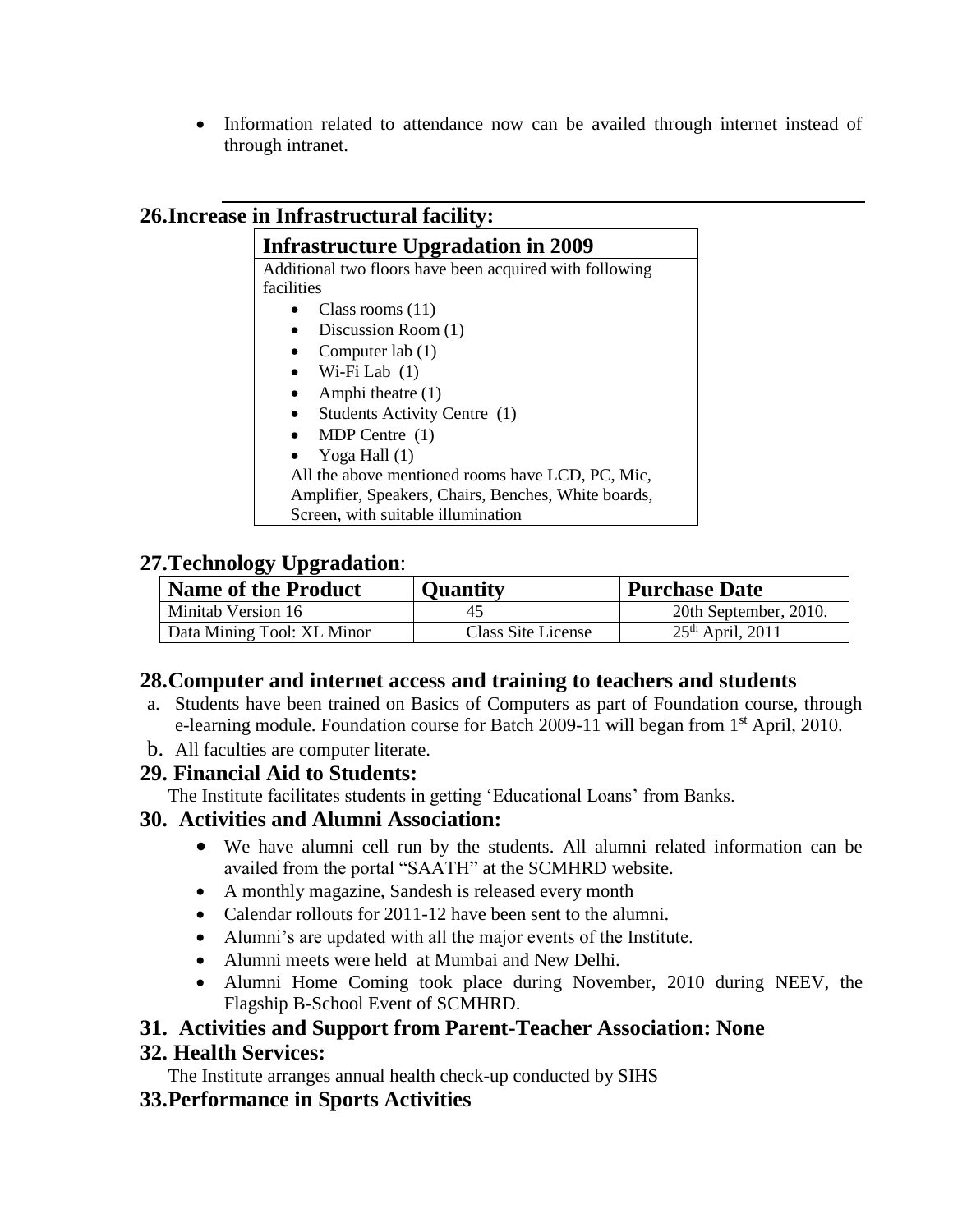| Event                                                  | Name of<br><b>Students</b> | Award               |
|--------------------------------------------------------|----------------------------|---------------------|
|                                                        |                            |                     |
|                                                        |                            |                     |
| Symbiosis Super 9 day-and-night cricket tournament at  |                            |                     |
| Lavale campus from 7th to 12th of January 2011         | <b>SCMHRD TEAM</b>         | Runner ups          |
|                                                        |                            |                     |
|                                                        |                            |                     |
| Symbiosis Super 9 day-and-night cricket tournament' at |                            |                     |
| Lavale campus from 7th to 12th of January 2011         | Saurabh Nayak              | 'Man of the Series' |

# **34.Incentives to Outstanding Sportsperson: None** 35.**Student Achievements Awards:**

| <b>Event</b>               | <b>Name of Students</b>               | Award                           |
|----------------------------|---------------------------------------|---------------------------------|
| Tata HRDP - Think Tank     | Divya Kohli, Varna Shetty, and        |                                 |
| 2010                       | Abhinav Gupta                         | 2nd Prize                       |
| HR event organised by      | Divya Kohli, Varna Shetty, and        |                                 |
| <b>TISS</b>                | <b>Abhinav Gupta</b>                  | 2nd Prize                       |
|                            | Adish Ananthakrishnan, Nikhil Arvind  |                                 |
| GSK Stratedge 2010         | and Balaji Venkatraman                | <b>Zonal Winners</b>            |
| SyncQyest - Supply Chain   |                                       |                                 |
| Case Study by NITIE        | Anindya Bose & Abhishek Tandon        | Finalist                        |
|                            | Anirban Sengupta, Adish Deoras, Vijay |                                 |
| GSK Stratedge 2010         | Shukla                                | 2nd Prize                       |
| Mahindra & Mahindra War    | Anirban Sengupta, Swati Paliwal,      | Campus Winners & National       |
| Room 2010                  | Rupal Agarwal, Kedar Prabhudesai      | Finalist                        |
| Lock, Stock & Trade final  |                                       |                                 |
| contest conducted by NEN   |                                       |                                 |
| & S.P.Jain (Presentation   |                                       |                                 |
| Event)                     | <b>SCMHRD TEAM</b>                    | Winner(First Prize)             |
| Studyshare Mania - The     |                                       |                                 |
| Ultimate Challenge, a      |                                       |                                 |
| strategy and promotion     |                                       |                                 |
| game jointly organized by  |                                       |                                 |
| <b>Markit Society (FMS</b> |                                       |                                 |
| Delhi), E-Cell (NSIT       |                                       |                                 |
| Delhi) $&$                 | Rishant Ghosh, Avijit Singh, Bharat   |                                 |
| Dare2Compete.com           | Agarwal                               | 3rd Position Overall            |
| Studyshare Mania - The     |                                       |                                 |
| Ultimate Challenge, a      |                                       |                                 |
| strategy and promotion     |                                       |                                 |
| game jointly organized by  |                                       |                                 |
| Markit Society (FMS        |                                       |                                 |
| Delhi), E-Cell (NSIT       |                                       |                                 |
| Delhi) $&$                 | Rishant Ghosh, Avijit Singh, Bharat   | 1st Position in Promotion       |
| Dare2Compete.com           | Agarwal                               | strategy                        |
| Loreal Brandstorm 2011     | Khushboo Yadav, Nikhita Mehra and     | National Winner(First Prize).   |
| <b>National Finals</b>     | Ankita Saxena                         | <b>International Runner upl</b> |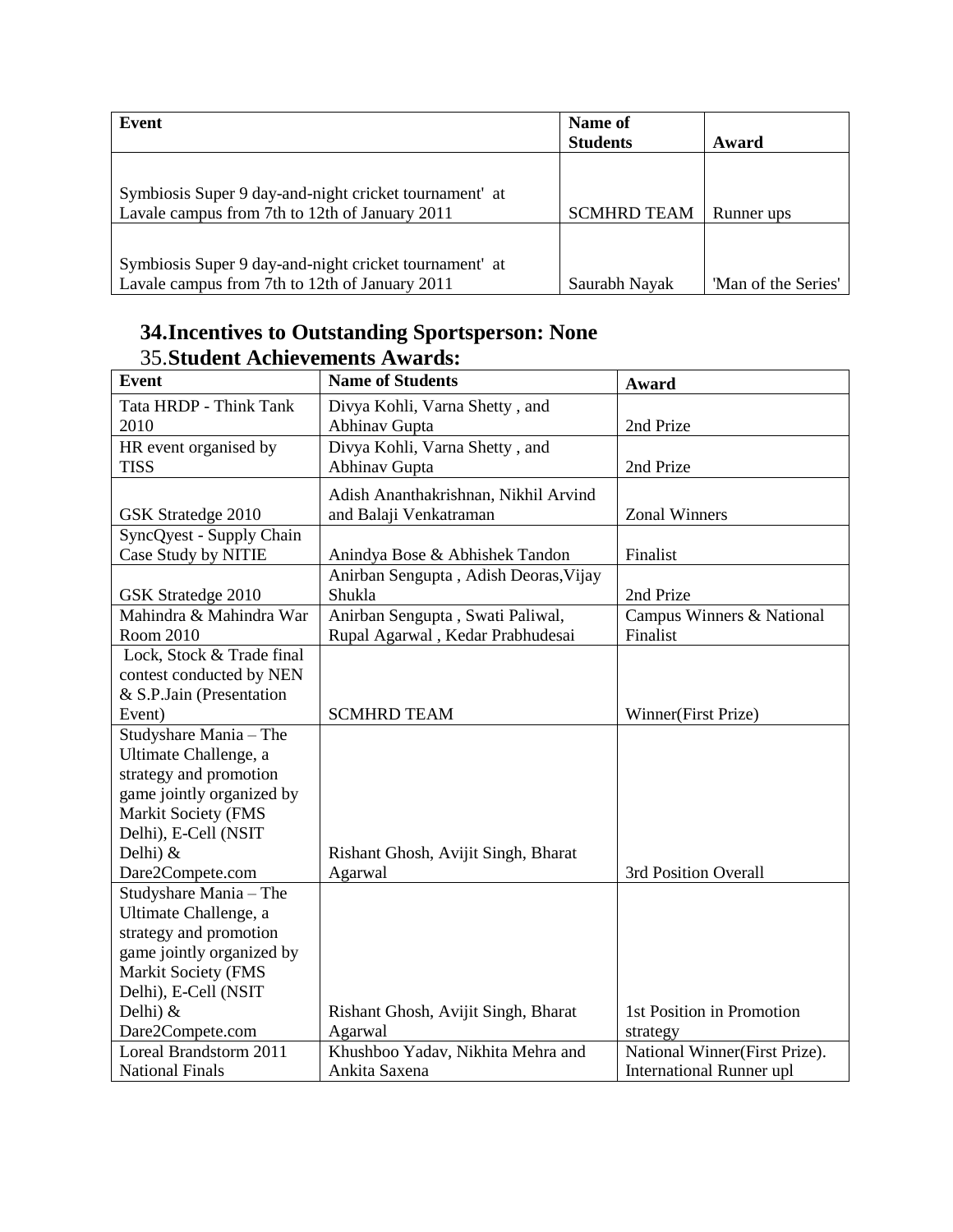## 36. **Activities of Guidance and Counseling Unit:**

Students were given the MBTI (Myers Briggs Type Indicator) personality measure, and assessed on their personality type. A session was held, explaining the impact of Type on work behaviour. Students were sent their individualized MBTI reports at their personal mail id.

n addition, students were given the personal effectiveness (PE) questionnaire measuring their self-assessment of their adjustment to the curriculum and student life. Students, who are above average on the CGPA, but have relatively lower scores on the PE questionnaire have been earmarked for one-on-one counselling in the third semester.

## 37.**Placement Services provides to students:**

A placement cell headed by Prof Renu Mishra and assisted by a group of Students looks after the Placement. Institute is forging ahead to achieve its 100% placement record.

## **38. Development Programmes for Non-Teaching Staff:**

- a. Non-Teaching Staff were trained on the model "Finance for Non-Finance" in June, 2009
- b. All staffs were trained in English Communication.

## **39. Healthy Practices of the Institute**

- a. Course curriculum is aimed at developing four competencies of the students: conceptual knowledge, corporate experience, entrepreneurial attitude and interpersonal and leadership skills.
- b. Learning is through mix of different methods like collaborative learning, field experience and analysis of case studies from Harvard, IIMs etc.
- c. Continuous Evaluation Process through wide variety of evaluation techniques to encompass students of different learning styles.
- d. A high Technological platform has been provided to the students. SCMHRD is credited to be the only Institute to have the SAP R3, APO, CRM, and BI IDES platform, SAP university alliance program and Oracle 11ias platform with all the modules besides being equipped with software packages.
- e. In-depth guidance is provided to the students on career paths ranging from Career assessment tests to interpretation of the results and development of individual career plans.
- f. Development of skill sets through activity based committees. (Placements, Alumni, Admissions, Entrepreneurship cell, Consultancy cell, Finance Club, Six-Sigma etc.)
- g. Enhancement of faculty knowledge and skills through FDPs , facilitating registration for PhD, publication and presentation of research papers.
- h. Enhancement of global awareness among students through case studies with international perspective, learning of foreign languages such as French, Germany, Spanish.
- i. SCMHRD follows a competency based selection procedure. Each year an attempt is made to capture the set of competencies which a student would require to exhibit in order to prove a success on campus.
- j. "Shapath" and "Prayatna' are CSR activities in which all the students take part actively.

## **40.Linkages Developed with National/ International, Academic/Research Bodies**